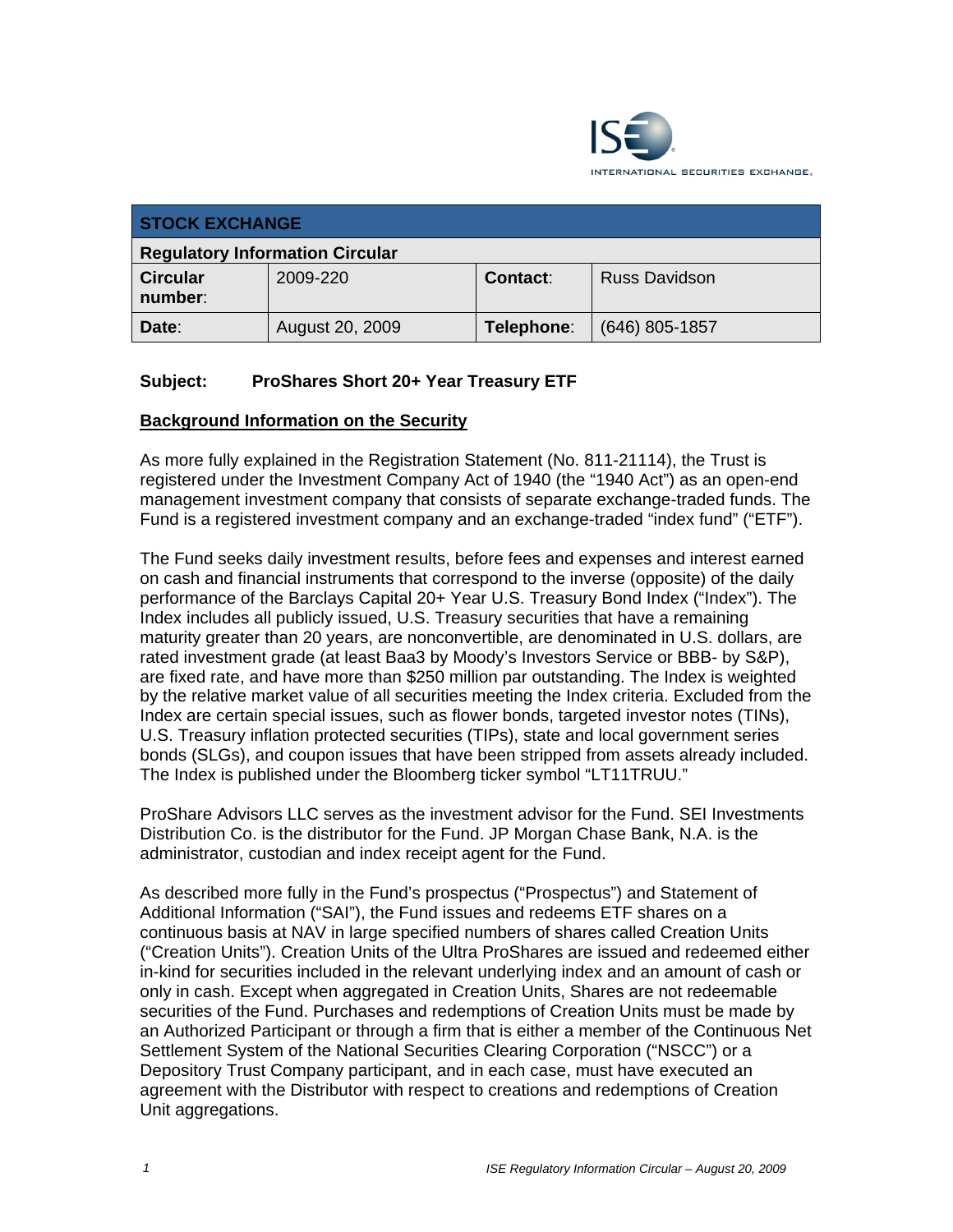The Fund intends to declare and distribute to its shareholders at least annually virtually all of its net income (interest and dividends, less expenses), if any, as well as net capital gains, if any, realized from the sale of its holdings. Subject to board approval, some or all of any net capital gains distribution may be declared payable in either additional Shares of the respective Fund or in cash. If such a distribution is declared payable in that fashion, holders of Shares will receive additional Shares of the respective Fund unless they elect to receive cash. Dividends may be declared and paid more frequently to comply with the distribution requirements of the Internal Revenue Code or for other reasons.

The Depository Trust Company ("DTC") will serve as securities depository for the Shares, which may be held only in book-entry form; stock certificates will not be issued. DTC, or its nominee, is the record or registered owner of all outstanding Shares.

The NAV per Share of the Fund will be determined as of the close of trading (normally, 4:00 p.m. Eastern Time ("ET") on each day that the Exchange is open for business (a "Business Day"). NAV will be available from the Distributor and is also available to National Securities Clearing Corporation ("NSCC") participants through data made available from NSCC.

The Trust's registration statement describes the various fees and expenses for the Fund's Shares. For a more complete description of the Fund and the underlying index, visit www.proshares.com.

## **Principal Risks**

Interested persons are referred to the Prospectus for a description of risks associated with an investment in the Shares. These risks include the risk that the Fund's return may not match the return of its index for a number of reasons including the incursion by the Fund of operating expenses and costs not applicable to its index. In addition, as noted in the Prospectus, the Shares may trade at market prices that may differ from their NAV. The NAV of the Shares will fluctuate with changes in the market value of the Fund's holdings. The market prices of the Shares will fluctuate in accordance with changes in NAV as well as the supply and demand for the Shares.

The Fund seeks investment results *for a single day only***,** not for longer periods. This means that the return of the Fund for a period longer than a single trading day will be the result of each day's returns compounded over the period, which will very likely differ from the inverse (opposite) of the return of the Barclays Capital 20+ Year U.S. Treasury Bond Index (the "Index") for that period. Investors should monitor their holdings consistent with their strategies, as frequently as daily. The Fund's prospectus describing correlation, leverage and other risks is available at www.proshares.com.

## **Exchange Rules Applicable to Trading in the Shares**

The Shares are considered equity securities, thus rendering trading in the Shares subject to the Exchange's existing rules governing the trading of equity securities.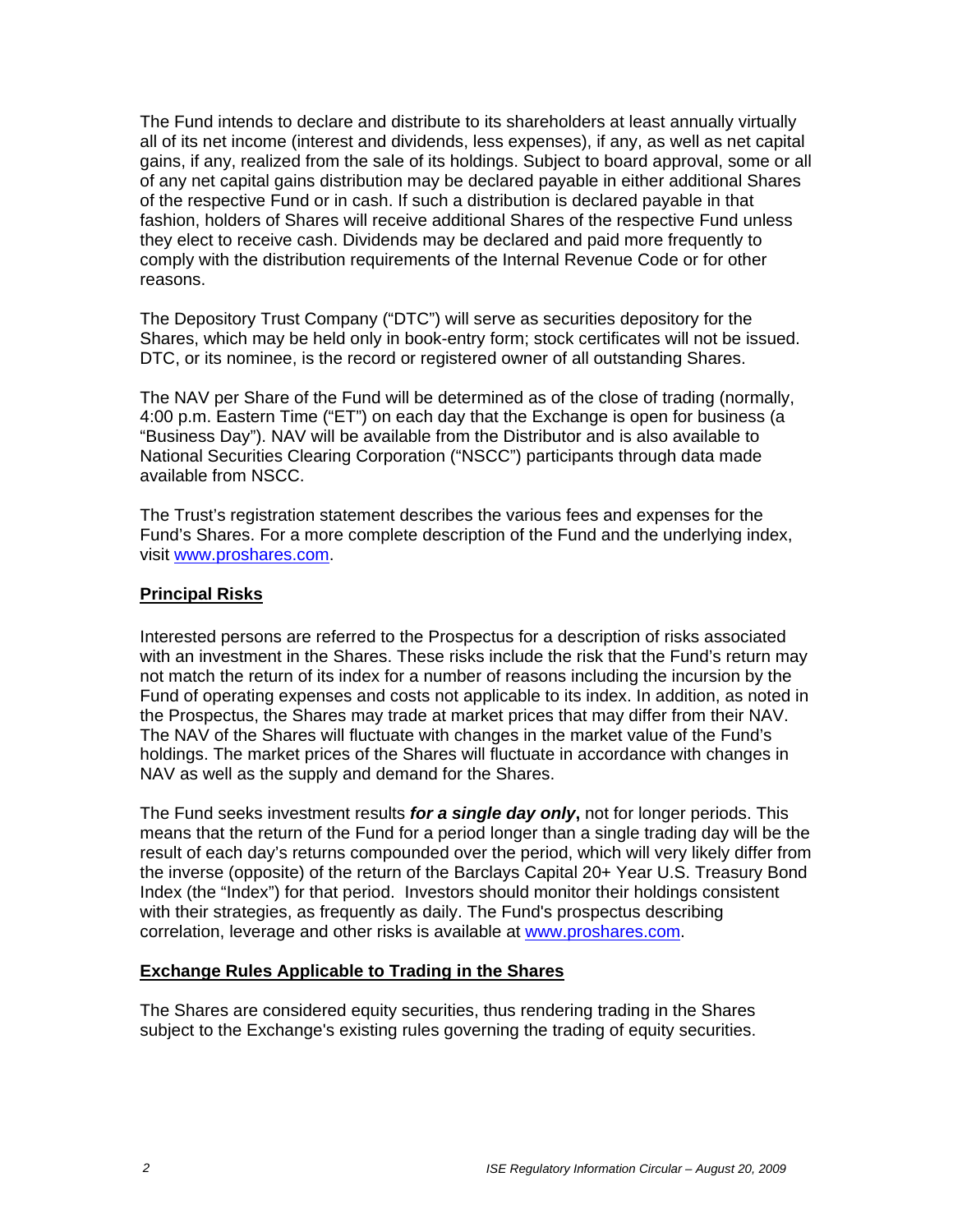# **Trading Hours**

Trading in the shares on ISE is on a UTP basis and is subject to ISE equity trading rules. The shares will trade from 8:00 a.m. until 8:00 p.m. Eastern Time. Equity Electronic Assess Members ("Equity EAMs") trading the shares during the Extended Market Sessions are exposed to the risk of the lack of the calculation or dissemination of underlying index value or intraday indicative value ("IIV"). For certain derivative securities products, an updated underlying index value or IIV may not be calculated or publicly disseminated in the Extended Market hours. Since the underlying index value and IIV are not calculated or widely disseminated during Extended Market hours, an investor who is unable to calculate implied values for certain derivative securities products during Extended Market hours may be at a disadvantage to market professionals.

## **Suitability**

Trading in the Shares on ISE will be subject to the provisions of ISE Rule 2123(l). Members recommending transactions in the Shares to customers should make a determination that the recommendation is suitable for the customer. In addition, members must possess sufficient information to satisfy the "know your customer" obligation that is embedded in ISE Rule 2123(l).

Equity EAMs also should review FINRA Notice to Members 03-71 for guidance on trading these products. The Notice reminds members of their obligations to: (1) conduct adequate due diligence to understand the features of the product; (2) perform a reasonable-basis suitability analysis; (3) perform customer-specific suitability analysis in connection with any recommended transactions; (4) provide a balanced disclosure of both the risks and rewards associated with the particular product, especially when selling to retail investors; (5) implement appropriate internal controls; and (6) train registered persons regarding the features, risk and suitability of these products.

## **Trading Halts**

ISE will halt trading in the Shares of a Trust in accordance with ISE Rule 2101(a)(2)(iii). The grounds for a halt under this Rule include a halt by the primary market because it stops trading the Shares and/or a halt because dissemination of the IIV or applicable currency spot price has ceased, or a halt for other regulatory reasons. In addition, ISE will stop trading the Shares of a Trust if the primary market de-lists the Shares.

#### **Delivery of a Prospectus**

Pursuant to federal securities laws, investors purchasing Shares must receive a prospectus prior to or concurrently with the confirmation of a transaction. Investors purchasing Shares directly from the Fund (by delivery of the Deposit Amount) must also receive a prospectus.

Prospectuses may be obtained through the Distributor or on the Fund's website. The Prospectus does not contain all of the information set forth in the registration statement (including the exhibits to the registration statement), parts of which have been omitted in accordance with the rules and regulations of the SEC. For further information about the Fund, please refer to the Trust's registration statement.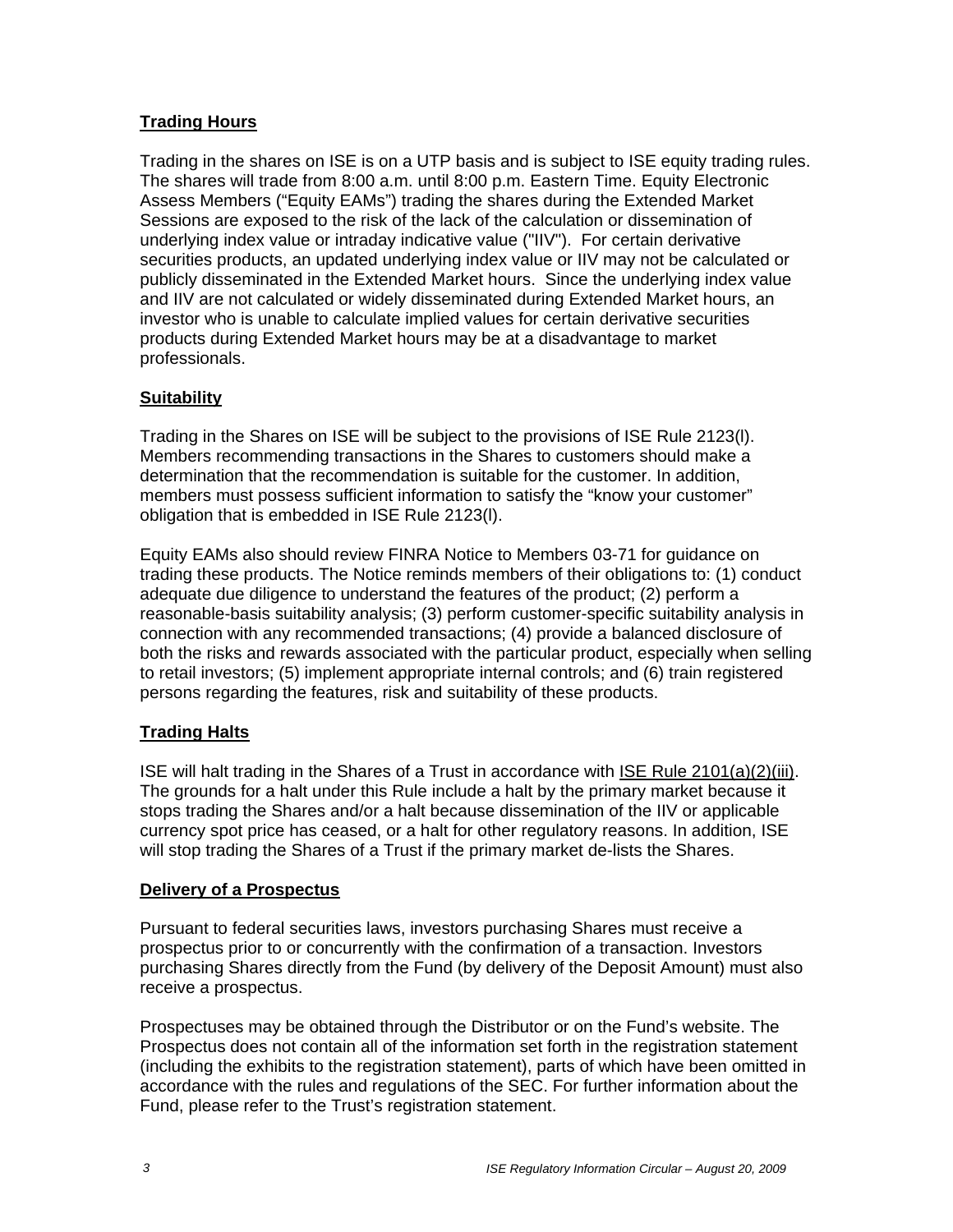## **Exemptive, Interpretive and No-Action Relief Under Federal Securities Regulations**

The Commission has issued a letter dated January 24, 2007 (the "No-Action Letter") granting exemptive, interpretive and no-action relief from certain provisions of and rules under the Securities Exchange Act of 1934 for the ProShares Trust.

## **Regulation M Exemptions**

Generally, Rules 101 and 102 of Regulation M prohibit any "distribution participant" and its "affiliated purchasers" from bidding for, purchasing, or attempting to induce any person to bid for or purchase any security which is the subject of a distribution until after the applicable restricted period, except as specifically permitted in Regulation M. The provisions of the Rules apply to underwriters, prospective underwriters, brokers, dealers, and other persons who have agreed to participate or are participating in a distribution of securities.

The Commission issued a No-Action Letter by which persons participating in a distribution of shares of a fund may engage in secondary market transactions in such shares during their participation in such a distribution, despite the requirements of from Rule 101 under Regulation M. In addition, the Commission has permitted persons who may be deemed to be participating in the distribution of shares of a fund (i) to purchase securities for the purpose of purchasing creation unit aggregations of fund shares and (ii) to tender securities for redemption in Creation Unit Aggregations. Further, the Commission has clarified that the tender of fund shares to the Fund for redemption does not constitute a bid for or purchase of any of the Funds' securities during the restricted period of Rule 101. The Commission has issued a No-Action Letter to paragraph (e) of Rule 102 under Regulation M which allow the redemption of fund shares in creation unit aggregations during the continuous offering of shares.

## **Customer Confirmations for Creation or Redemption of Fund Shares (SEC Rule 10b-10)**

Broker–dealers who handle purchases or redemptions of Fund shares in Creation Units for customers will be permitted to provide such customers with a statement of the number of Creation Unit Aggregations created or redeemed without providing a statement of the identity, number and price of shares of the individual securities tendered to the Fund for purposes of purchasing creation unit aggregations ("Deposit Securities") or the identity, number and price of shares to be delivered by the Trust to the redeeming holder ("Redemption Securities"). The composition of the securities required to be tendered to the Fund for creation purposes and of the securities to be delivered on redemption will be disseminated each business day and will be applicable to requests for creations or redemption, as the case may be, on that day. This exemptive relief under Rule 10b-10 with respect to creations and redemptions is subject to the following conditions:

- 1) Confirmations to customers engaging in creations or redemptions must state that all information required by Rule 10b-10 will be provided upon request;
- 2) Any such request by a customer for information required by Rule 10b-10 will be filed in a timely manner, in accordance with Rule 10b-10(c);
- 3) Except for the identity, number and price of shares of the component securities of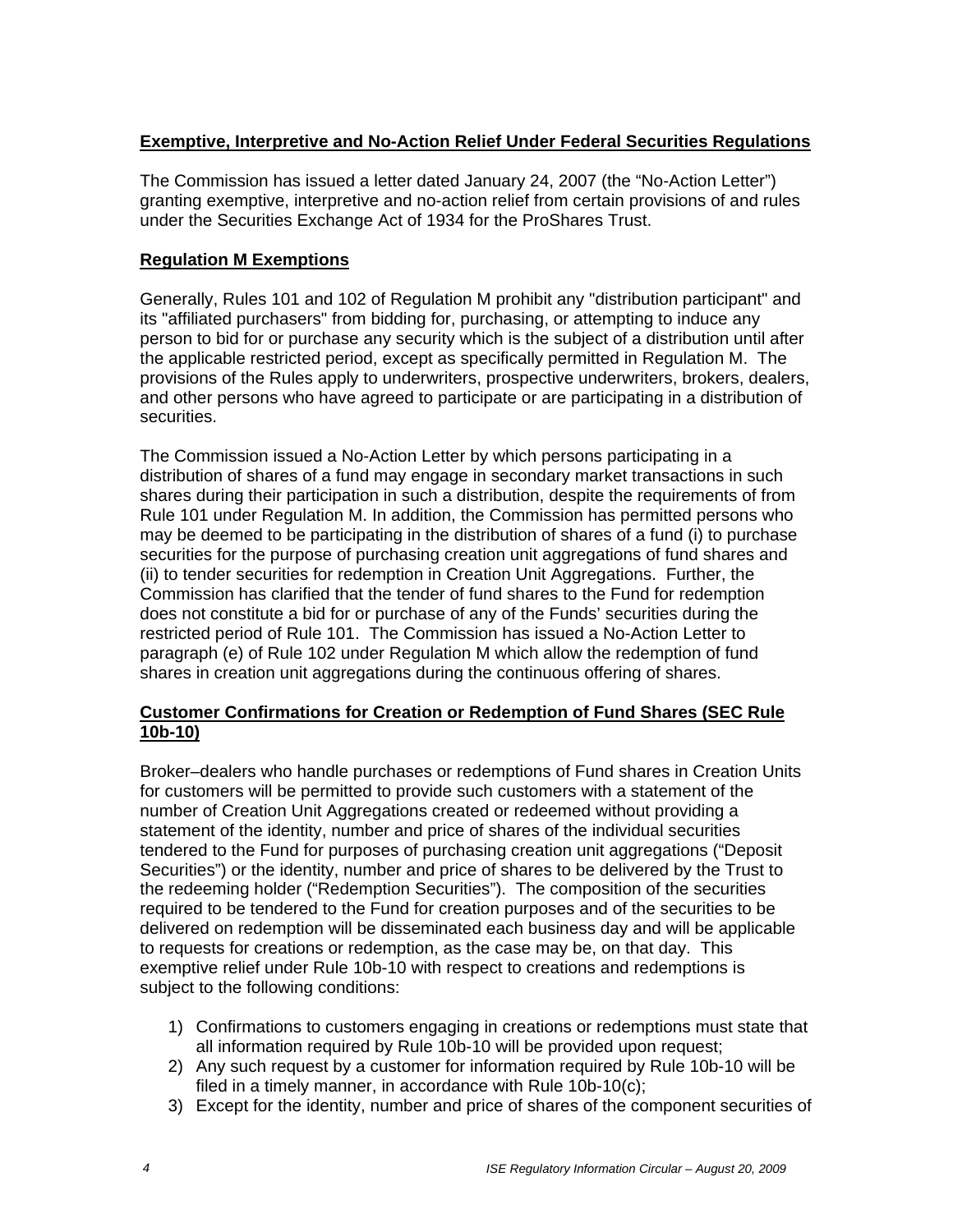the Deposit Securities and Redemption Securities, as described above, confirmations to customers must disclose all other information required by Rule 10b-10(a).

# **SEC Rule 14e-5**

The Commission has permitted any person acting as a dealer-manager of a tender offer for a component security of fund (1) to redeem fund shares in creation unit aggregations from the issuer that may include a security subject to such tender offer and (2) to purchase fund shares during such tender offer. In addition, a No-Action has been issued under Rule 14e-5 states that if a broker-dealer acting as a dealer-manager of a tender offer for a security of the Fund purchases or arranges to purchase such securities in the secondary market for the purpose of tendering such securities to purchase one or more creation unit aggregations of shares, it must be made in conformance with the following:

- i. such bids or purchases are effected in the ordinary course of business, in connection with a basket of 20 or more securities in which any security that is the subject of a distribution, or any reference security, does not comprise more than 5% of the value of the basket purchased; or
- ii. purchases are effected as adjustments to such basket in the ordinary course of business as a result of a change in the composition of the underlying index; and
- iii. such bids or purchases are not effected for the purpose of facilitating such tender offer.

# **Section 11(d)(1); SEC Rules 11d1-1 and 11d1-2**

Section 11(d)(1) of the Act generally prohibits a person who is both a broker and a dealer from effecting any transaction in which the broker-dealer extends credit to a customer on any security which was part of a new issue in the distribution of which he participated as a member of a selling syndicate or group within thirty days prior to such transaction. The Commission has clarified that Section 11(d)(1) does not apply to broker-dealers that are not authorized participants (and, therefore, do not create creation unit aggregations) that engage in both proprietary and customer transactions in shares of a fund in the secondary market, and for broker-dealer authorized participants that engage in creations of creation unit aggregations. This relief is subject to specific conditions, including the condition that such broker-dealer (whether or not an authorized participant) does not, directly or indirectly, receive from the fund complex any payment, compensation or other economic incentive to promote or sell the shares of a fund to persons outside the fund complex, other than non-cash compensation permitted under NASD Rule 2830 (I)(5)(A), (B) or (C). See letter dated November 22, 2005 from Brian A Bussey, Assistant Chief Counsel, SEC Division of Market Regulation, to Barclays Global Investors, N.A., dated November 22, 2005. The Commission has issued a No-Action Letter under Section 11(d)(1) of the Act states that broker-dealers may treat shares of a fund, for purposes of Rule 11d1-2, as "securities issued by a registered open-end investment company as defined in the Investment Company Act" and thereby extend credit or maintain or arrange for the extension or maintenance of credit on shares that have been owned by the persons to whom credit is provided for more than 30 days, in reliance on the exemption contained in the rule.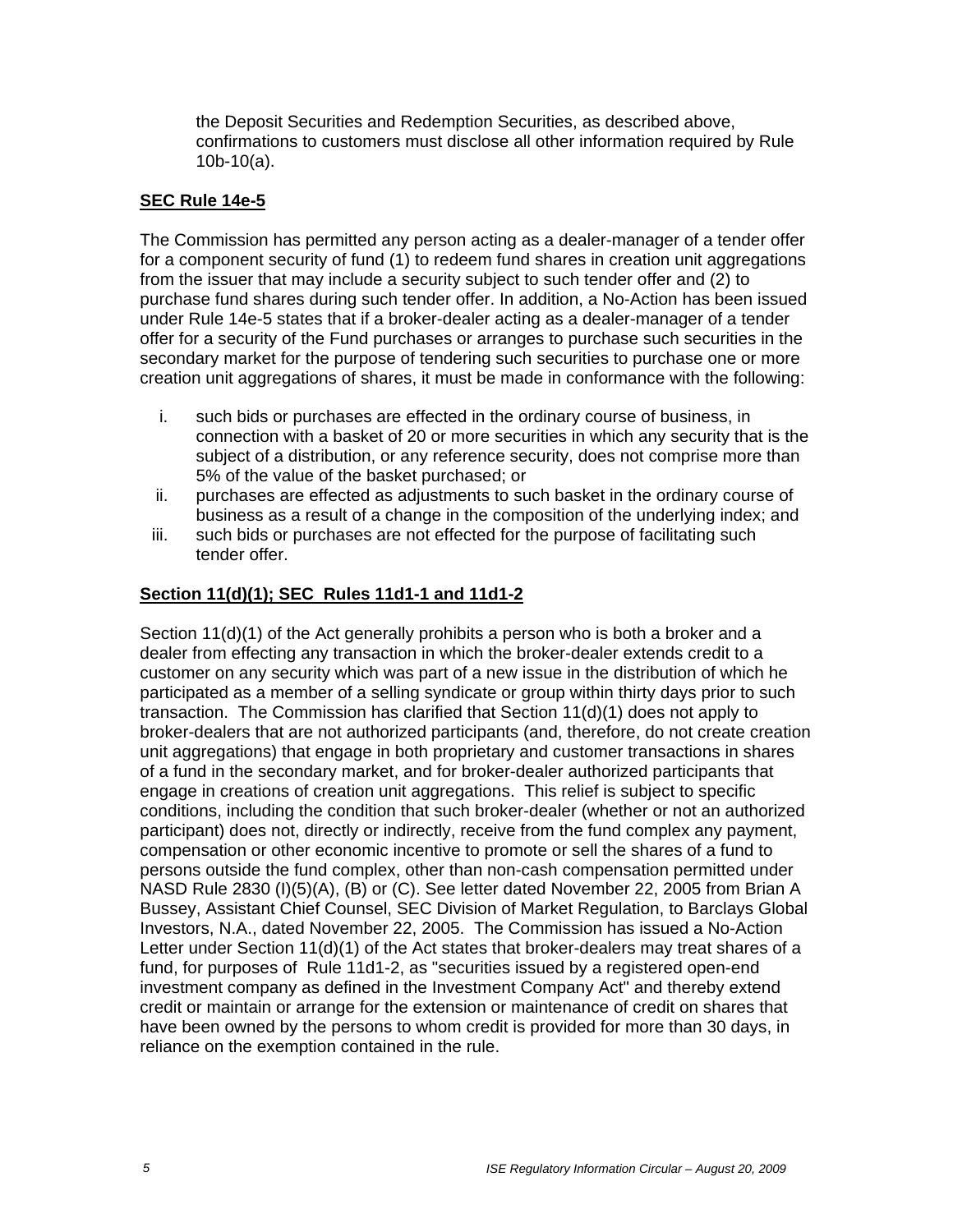#### **SEC Rule 15c1-5 and 15c1-6**

The Commission has issued a No-Action letter with respect to Rule 15c1-5 and Rule 15c1-6 as to the required disclosure of control by a broker or dealer with respect to creations and redemptions of fund shares and secondary market transactions therein.

**This Regulatory Information Circular is not a statutory Prospectus. Equity EAMs should consult the Trust's Registration Statement, SAI, Prospectus and the Fund's website for relevant information.**